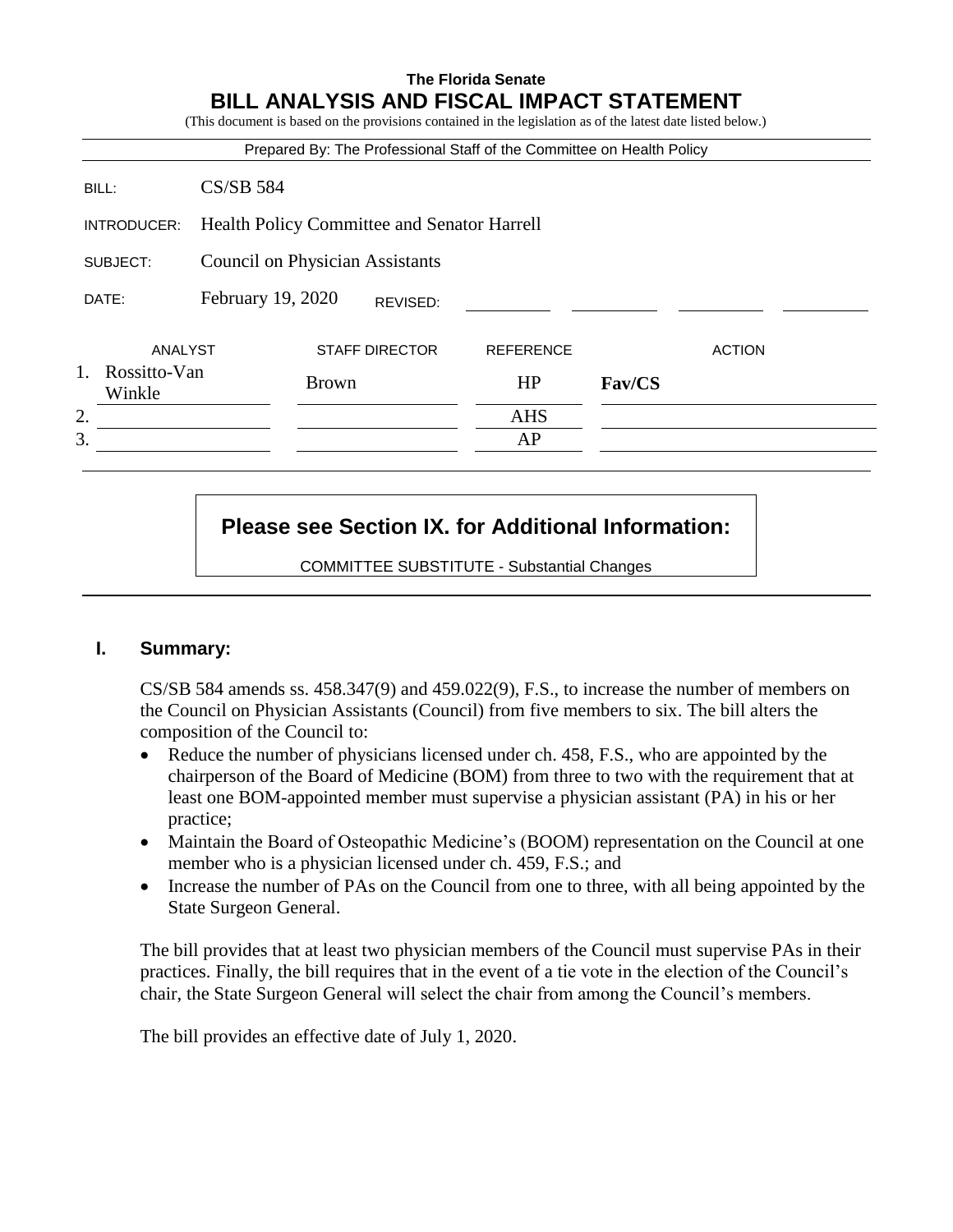### **II. Present Situation:**

#### **Department of Health**

The Legislature created the Department of Health (DOH) to protect and promote the health of all residents and visitors in the state.<sup>1</sup> The DOH is charged with the regulation of health practitioners for the preservation of the health, safety, and welfare of the public. The Division of Medical Quality Assurance (MQA) is responsible for the boards<sup>2</sup> and professions within the DOH.<sup>3</sup>

#### **Physicians Assistants (PAs)**

The DOH licenses PAs in Florida, either under s. 458.347(7), F.S., if the physician assistant works with a physician, or s. 459.022(7), F.S., if he or she works with an osteopathic physician. PAs are regulated by the BOM if licensed under ch. 458, F.S., or the BOOM if licensed under ch. 459, F.S., and the Council.

The boards and the Council are responsible for adopting the principles that a supervising physician must use for developing a PA's scope of practice, developing a formulary of drugs that may not be prescribed by a PA, and approving educational programs.<sup>4</sup> The boards make disciplinary decisions as to whether a doctor or PA has violated the provisions of his or her practice act. In June, 2019, there were 8,658 PAs holding active Florida licenses, 1,069 active out of state, and 66 active military.<sup>5</sup>

#### *Scope of Practice*

Physician Assistants may practice only under the direct or indirect supervision of a medical doctor or doctor of osteopathic medicine with whom they have a clinical relationship.<sup>6</sup> A supervising physician may delegate to a PA tasks and procedures that are within the scope of practice of the supervising physician.<sup>7</sup> The supervising physician is responsible and liable for any acts or omissions of his or her  $PA^8$  and may not supervise more than four PAs at a time.<sup>9</sup>

 $\overline{a}$ 

 $<sup>1</sup>$  Section 20.43, F.S.</sup>

 $2$  Under s.  $456.001(1)$ , F.S., the term "board" is defined as any board, commission, or other statutorily created entity, to the extent such entity is authorized to exercise regulatory or rulemaking functions within the DOH or, in some cases, within the DOH, MQA.

<sup>3</sup> Section 20.43, F.S.

<sup>4</sup> Sections 458.347(4) and (6), F.S., and 459.022(4) and (6), F.S.

<sup>5</sup> Florida Department of Health, Division of Medical Quality Assurance, *Annual Report and Long-Range Plan, Fiscal Year 2018-2019*, *available at* [http://www.floridahealth.gov/licensing-and-regulation/reports-and-publications/\\_documents/annual](http://www.floridahealth.gov/licensing-and-regulation/reports-and-publications/_documents/annual-report-1819.pdf)[report-1819.pdf,](http://www.floridahealth.gov/licensing-and-regulation/reports-and-publications/_documents/annual-report-1819.pdf) (last visited Feb. 4, 2020).

 $6$  Sections 458.347(2)(f) and 459.022(2)(f), F.S., are identical and define "supervision" as "responsible supervision" and control which requires the easy availability or physical presence of the licensed physician for consultation and direction of the PA.

<sup>7</sup> Sections 458.347(12) and 459.022(12), F.S.

<sup>8</sup> Fla. Admin. Code R. 64B8-30.012(1) and 64B15-6.010(1), (2019).

<sup>&</sup>lt;sup>9</sup> Section 458.347(3) and 459.022(3), F.S.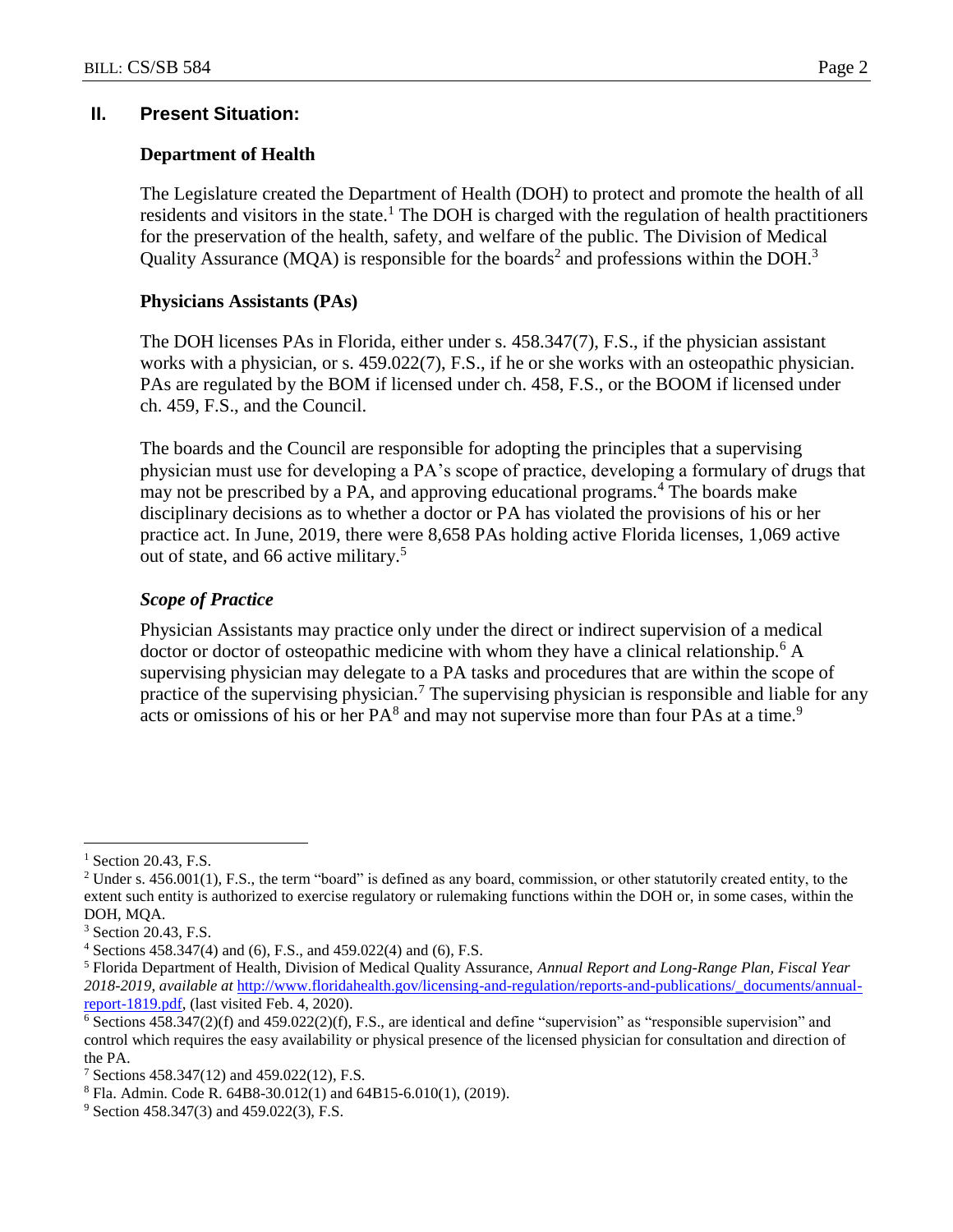### *Physician's Assistants Education Curriculums*

According to the American Academy of Physician Assistants, most PA programs last approximately 26 months, or three academic years, and award master's degrees. They include classroom instruction and clinical rotations.

PA students complete approximately 2,000 hours of clinical rotations, with an emphasis on primary care in ambulatory clinics, physician offices, and acute or long-term care facilities. PA rotations may, but are not required to, include:

- Family medicine;
- Internal medicine;
- Obstetrics and gynecology;
- Pediatrics:
- General surgery;
- Emergency medicine; and
- Psychiatry.<sup>10</sup>

PAs are authorized to perform only those services delegated by their supervising physicians. The delegated service must also be within a PA's ability to practice in accordance with his or her education and training, unless expressly prohibited under chs. 458 or 459, F.S., or by board rules.

### *Licensure of Physician Assistants*

To be licensed as a PA in Florida, an applicant must:

- Pass the exam established by the National Commission on Certification of Physician Assistants;
- Complete the application and submit the application fee;<sup>11</sup>
- Complete an approved PA training program;
- Acknowledge any prior felony convictions;
- Acknowledge any previous revocations or denials of licensure in any state; and
- If the applicant wishes to apply for prescribing authority, submit a copy of course transcripts and a copy of the course description from his or her PA training describing the course content in pharmacotherapy. $12$

Licenses are renewed biennially.<sup>13</sup> At the time of renewal, a PA must demonstrate that he or she has met the continuing education requirements and must submit an acknowledgement that he or she has not been convicted of any felony in the previous two years.<sup>14</sup>

 $\overline{a}$ 

<sup>&</sup>lt;sup>10</sup> American Association of Physician Assistants, *Become a PA*, <https://www.aapa.org/career-central/become-a-pa/> (last visited Feb. 4, 2020).

 $<sup>11</sup>$  The application fee is \$100 (non-refundable) and the initial license fee is \$205. Florida Board of Medicine, Physician</sup> Assistant (PA), *Fees, available at* <https://flboardofmedicine.gov/licensing/physician-assistant-licensure/#tab-fees> (last visited Feb. 4, 2020).

<sup>12</sup> Sections 458.347(7) and 459.022(7), F.S.

 $<sup>13</sup>$  For timely renewed licenses, the renewal fee is \$280 and the prescribing registration is \$150. An applicant may be charged</sup> an additional fee if the license is renewed after expiration or is more than 120 days delinquent. Florida Board of Medicine, *Renewals, Physician Assistants*, <http://flboardofmedicine.gov/renewals/physician-assistants/> (last visited Feb. 4, 2020).

<sup>&</sup>lt;sup>14</sup> Sections  $458.347(7)(b)$ -(c) and  $459.022(7)(b)$ -(c), F.S.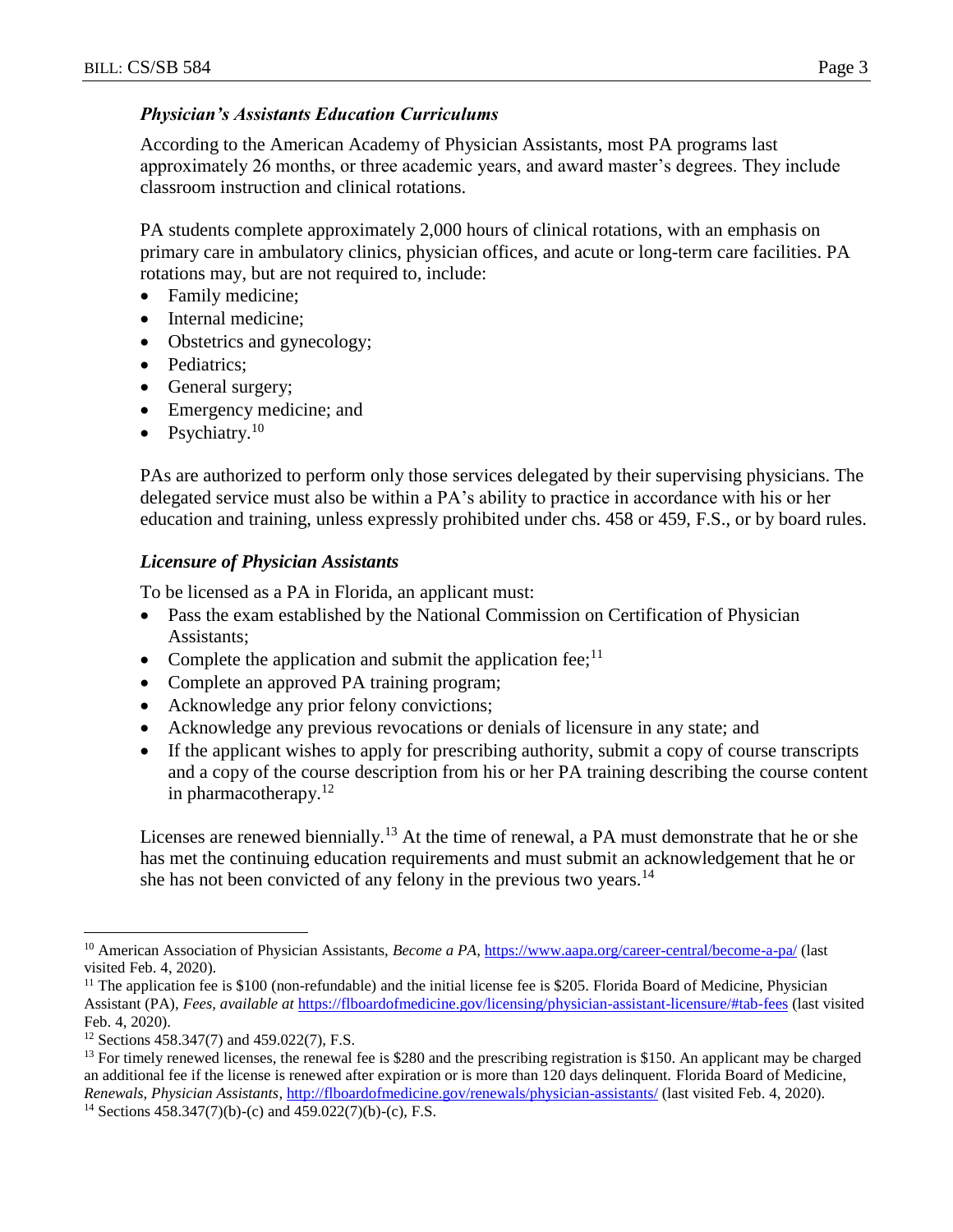### *The Council on Physician Assistant (Council)*

The Council was created within the DOH under statutory parameters. The Council must consist of five members, two of which must be physicians who supervise PAs in their practice, appointed as follows:

- Three physician BOM members, appointed by the chairperson of the BOM, one of which must supervise a PA in his or her practice;
- One physician BOOM member, appointed by the chairperson of the BOOM, who is not required to be supervising a PA in his or her practice; and
- Two PAs appointed by the State Surgeon General, with one licensed under ch. 458, F.S., and one licensed under ch. 459, F.S.

Council members are appointed for four-year terms and may not serve more than two consecutive terms. The Council must annually elect a chairperson from among the members and must:

- Recommend to the DOH regarding the licensure of PAs;
- Develop rules regulating the use of PAs by physicians to ensure the maintenance of continuity of supervision in every practice setting for consideration and possible adoption by the boards;
- Make recommendations to the boards regarding all matters relating to PAs; and
- Address concerns and problems of PAs to improve safety in the clinical practices.

The boards must consider adopting a Council-proposed rule at the regularly scheduled meeting following the submission of the proposed rule. A proposed rule submitted by the Council may not be adopted by either board unless both boards have approved of the identical language contained in the proposed rule. If either board rejects the Council's proposed rule, that board must specify its objection to the Council with particularity and include any recommendations for the modification of the proposed rule.

When the Council finds that an applicant for a PA license has failed to meet the requirements for licensure, the Council may enter an order to:

- Refuse to certify the applicant for licensure;
- Approve the applicant for licensure with restrictions on the scope of practice or license; or
- Approve the applicant for conditional licensure. Such conditions may include:
	- o Placing the licensee on probation;
	- o Placing specific conditions on the licensee including requiring the licensee to:
		- Undergo treatment;
		- Attend continuing education courses;
		- Work under the direct supervision of a supervising physician; or
		- Take corrective action.

## **III. Effect of Proposed Changes:**

 $CS/SB$  584 amends ss.  $458.347(9)$  and  $459.022(9)$ , F.S., to increase the number of members on the Council on Physician Assistants (Council) from five members to six. The bill alters the composition of the Council to: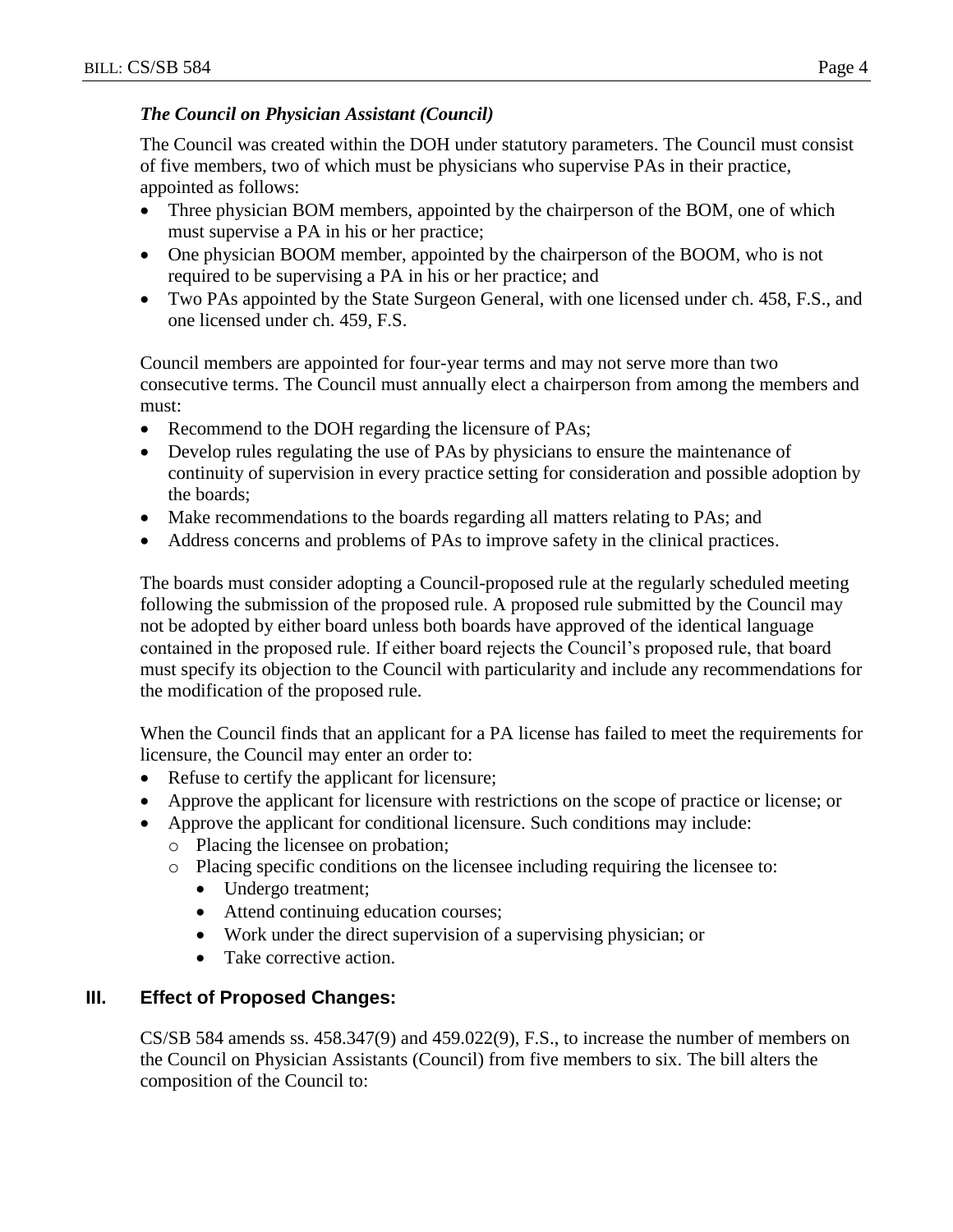- Reduce the number of physicians licensed under ch. 458, F.S., who are appointed by the chairperson of the Board of Medicine (BOM) from three to two with the requirement that at least one BOM-appointed member must supervise a physician assistant (PA) in his or her practice;
- Maintain the Board of Osteopathic Medicine's (BOOM) representation on the Council at one member who is a physician licensed under ch. 459, F.S.; and
- Increase the number of PAs on the Council from one to three, with all being appointed by the State Surgeon General.

The bill provides that at least two physician members of the Council must supervise PAs in their practices. The bill also requires that in the event of a tie vote in the election of the Council's chair, the State Surgeon General will select the chair from among the Council's members. Finally, the bill removes obsolete language from ss. 458.347 and 459.022, F.S.

The bill provides an effective date of July 1, 2020.

### **IV. Constitutional Issues:**

A. Municipality/County Mandates Restrictions:

None.

B. Public Records/Open Meetings Issues:

None.

C. Trust Funds Restrictions:

None.

D. State Tax or Fee Increases:

None.

E. Other Constitutional Issues:

None.

### **V. Fiscal Impact Statement:**

A. Tax/Fee Issues:

None.

B. Private Sector Impact:

None.